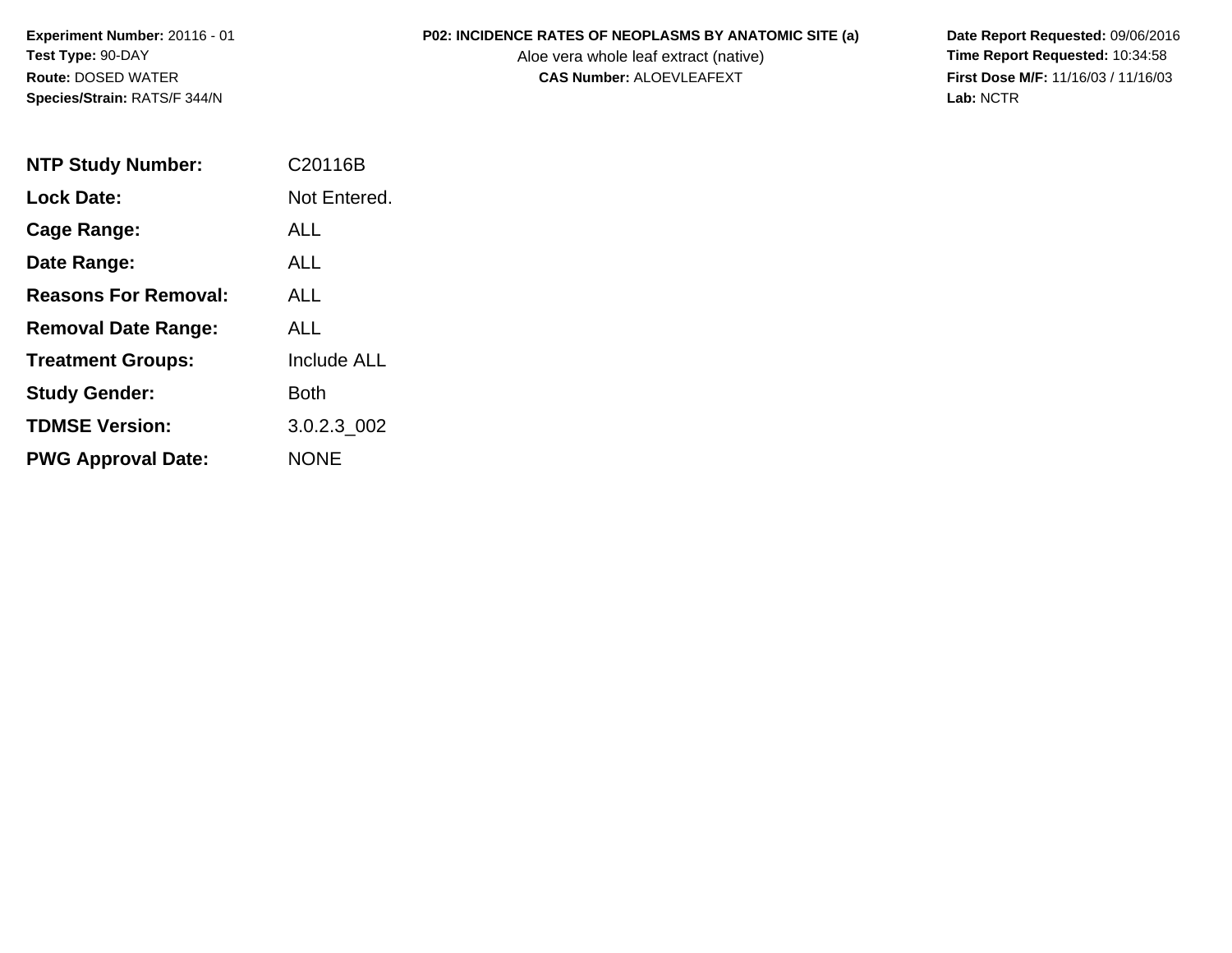**P02: INCIDENCE RATES OF NEOPLASMS BY ANATOMIC SITE (a)** Date Report Requested: 09/06/2016<br>Aloe vera whole leaf extract (native) **Time Report Requested:** 10:34:58 Aloe vera whole leaf extract (native) **Time Report Requested:** 10:34:58<br>**CAS Number:** ALOEVLEAFEXT **The Report Requested:** 11/16/03 / 11/16/03 **CAS Number:** ALOEVLEAFEXT **First Dose Microsoft CAS Number:** ALOEVLEAFEXT **Lab:** NCTR

| <b>Disposition Summary</b>                                                       |  |
|----------------------------------------------------------------------------------|--|
| 12<br>11<br>12<br>12<br><b>Animals Initially In Study</b><br><b>Early Deaths</b> |  |
| <b>Moribund Sacrifice</b><br>$5\phantom{.0}$<br>$\mathbf{2}$<br><b>Survivors</b> |  |
| <b>Terminal Sacrifice</b><br>12<br>11<br>10<br>$\overline{7}$                    |  |
| <b>Animals Examined Microscopically</b><br>12<br>11<br>12<br>12                  |  |
| <b>ALIMENTARY SYSTEM</b>                                                         |  |
| Esophagus<br>(12)<br>(0)<br>(12)<br>(12)                                         |  |
| Intestine Large, Cecum<br>(12)<br>(11)<br>(12)<br>(12)                           |  |
| Intestine Large, Colon<br>(12)<br>(12)<br>(11)<br>(12)                           |  |
| Intestine Large, Rectum<br>(10)<br>(0)<br>(11)<br>(11)                           |  |
| Intestine Small, Duodenum<br>(12)<br>(12)<br>(0)<br>(12)                         |  |
| Intestine Small, Ileum<br>(12)<br>(12)<br>(0)<br>(12)                            |  |
| Intestine Small, Jejunum<br>(12)<br>(0)<br>(12)<br>(12)                          |  |
| (12)<br>Liver<br>(11)<br>(12)<br>(12)                                            |  |
| Pancreas<br>(12)<br>(0)<br>(12)<br>(12)                                          |  |
| Salivary Glands<br>(12)<br>(12)<br>(0)<br>(12)                                   |  |
| Stomach, Forestomach<br>(12)<br>(0)<br>(12)<br>(12)                              |  |
| Stomach, Glandular<br>(12)<br>(0)<br>(12)<br>(12)                                |  |
| CARDIOVASCULAR SYSTEM                                                            |  |
| <b>Blood Vessel</b><br>(0)<br>(12)<br>(12)<br>(12)                               |  |
| (12)<br>(0)<br>(12)<br>Heart<br>(12)                                             |  |
| <b>ENDOCRINE SYSTEM</b>                                                          |  |
| <b>Adrenal Cortex</b><br>(12)<br>(11)<br>(0)<br>(12)                             |  |
| Adrenal Medulla<br>(11)<br>(11)<br>(0)<br>(10)                                   |  |
| Islets, Pancreatic<br>(12)<br>(0)<br>(12)<br>(12)                                |  |
| Parathyroid Gland<br>(12)<br>(0)<br>(12)<br>(12)                                 |  |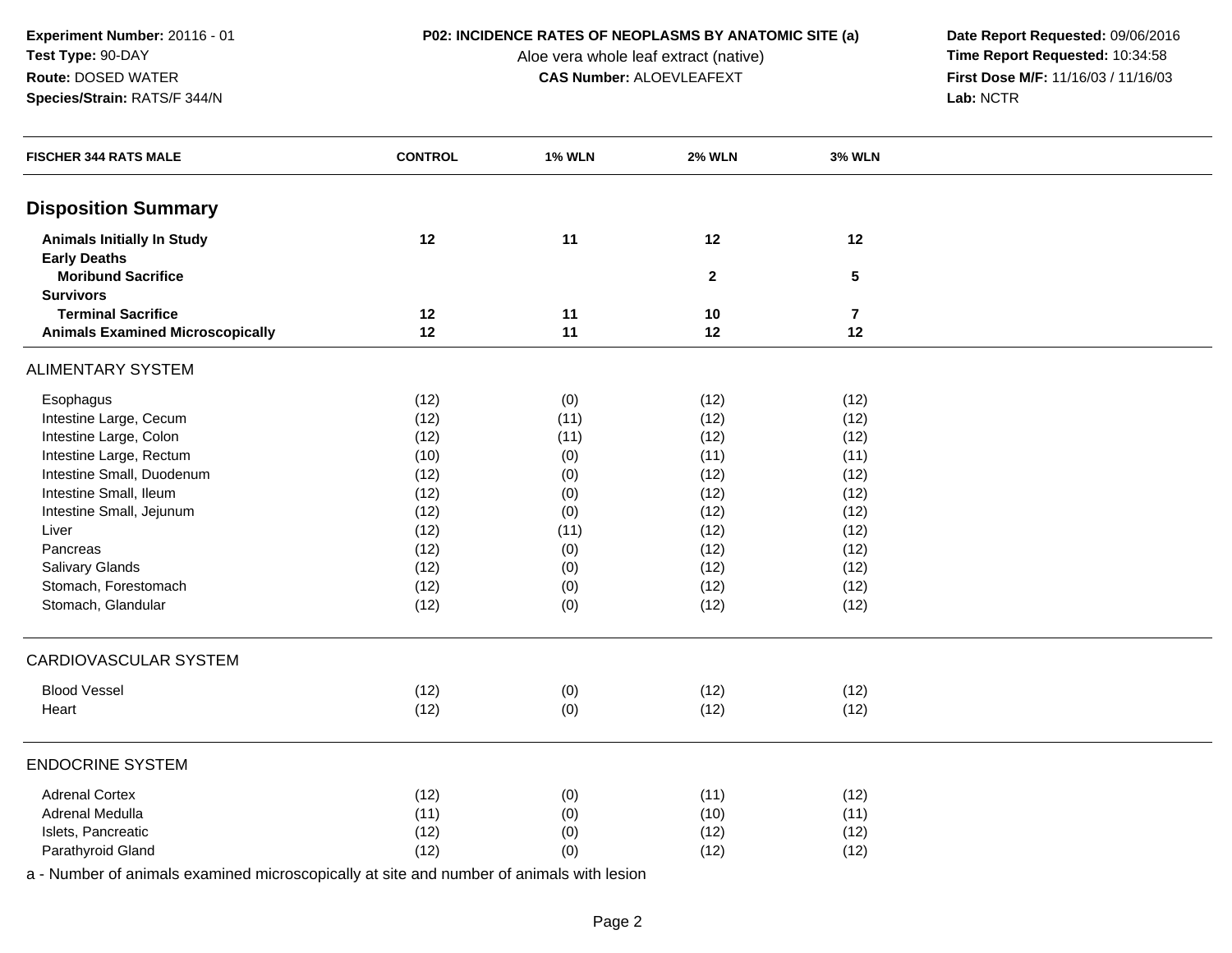| Experiment Number: 20116 - 01<br>Test Type: 90-DAY<br>Route: DOSED WATER<br>Species/Strain: RATS/F 344/N |                |               | P02: INCIDENCE RATES OF NEOPLASMS BY ANATOMIC SITE (a)<br>Aloe vera whole leaf extract (native)<br><b>CAS Number: ALOEVLEAFEXT</b> |               | Date Report Requested: 09/06/2016<br>Time Report Requested: 10:34:58<br>First Dose M/F: 11/16/03 / 11/16/03<br>Lab: NCTR |
|----------------------------------------------------------------------------------------------------------|----------------|---------------|------------------------------------------------------------------------------------------------------------------------------------|---------------|--------------------------------------------------------------------------------------------------------------------------|
| <b>FISCHER 344 RATS MALE</b>                                                                             | <b>CONTROL</b> | <b>1% WLN</b> | <b>2% WLN</b>                                                                                                                      | <b>3% WLN</b> |                                                                                                                          |
| <b>Pituitary Gland</b><br><b>Thyroid Gland</b>                                                           | (9)<br>(12)    | (0)<br>(0)    | (12)<br>(12)                                                                                                                       | (10)<br>(12)  |                                                                                                                          |
| <b>GENERAL BODY SYSTEM</b>                                                                               |                |               |                                                                                                                                    |               |                                                                                                                          |
| None                                                                                                     |                |               |                                                                                                                                    |               |                                                                                                                          |
| <b>GENITAL SYSTEM</b>                                                                                    |                |               |                                                                                                                                    |               |                                                                                                                          |
| <b>Coagulating Gland</b>                                                                                 | (0)            | (0)           | (0)                                                                                                                                | (3)           |                                                                                                                          |
| Epididymis                                                                                               | (12)           | (0)           | (12)                                                                                                                               | (12)          |                                                                                                                          |
| <b>Preputial Gland</b>                                                                                   | (12)           | (0)           | (12)                                                                                                                               | (12)          |                                                                                                                          |
| Prostate                                                                                                 | (12)           | (0)           | (12)                                                                                                                               | (12)          |                                                                                                                          |
| Seminal Vesicle                                                                                          | (12)           | (0)           | (12)                                                                                                                               | (12)          |                                                                                                                          |
| <b>Testes</b>                                                                                            | (12)           | (0)           | (12)                                                                                                                               | (12)          |                                                                                                                          |
| <b>HEMATOPOIETIC SYSTEM</b>                                                                              |                |               |                                                                                                                                    |               |                                                                                                                          |
| <b>Bone Marrow</b>                                                                                       | (12)           | (0)           | (12)                                                                                                                               | (12)          |                                                                                                                          |
| Lymph Node                                                                                               | (0)            | (0)           | (0)                                                                                                                                | (1)           |                                                                                                                          |
| Lymph Node, Mandibular                                                                                   | (12)           | (0)           | (12)                                                                                                                               | (12)          |                                                                                                                          |
| Lymph Node, Mesenteric                                                                                   | (12)           | (3)           | (11)                                                                                                                               | (12)          |                                                                                                                          |
| Spleen                                                                                                   | (12)           | (11)          | (12)                                                                                                                               | (12)          |                                                                                                                          |
| Thymus                                                                                                   | (12)           | (0)           | (11)                                                                                                                               | (12)          |                                                                                                                          |
| <b>INTEGUMENTARY SYSTEM</b>                                                                              |                |               |                                                                                                                                    |               |                                                                                                                          |
| Mammary Gland                                                                                            | (12)           | (0)           | (8)                                                                                                                                | (11)          |                                                                                                                          |
| Skin                                                                                                     | (12)           | (0)           | (12)                                                                                                                               | (12)          |                                                                                                                          |
| MUSCULOSKELETAL SYSTEM                                                                                   |                |               |                                                                                                                                    |               |                                                                                                                          |
| Bone, Femur                                                                                              | (12)           | (0)           | (12)                                                                                                                               | (12)          |                                                                                                                          |
| a - Number of animals examined microscopically at site and number of animals with lesion                 |                |               |                                                                                                                                    |               |                                                                                                                          |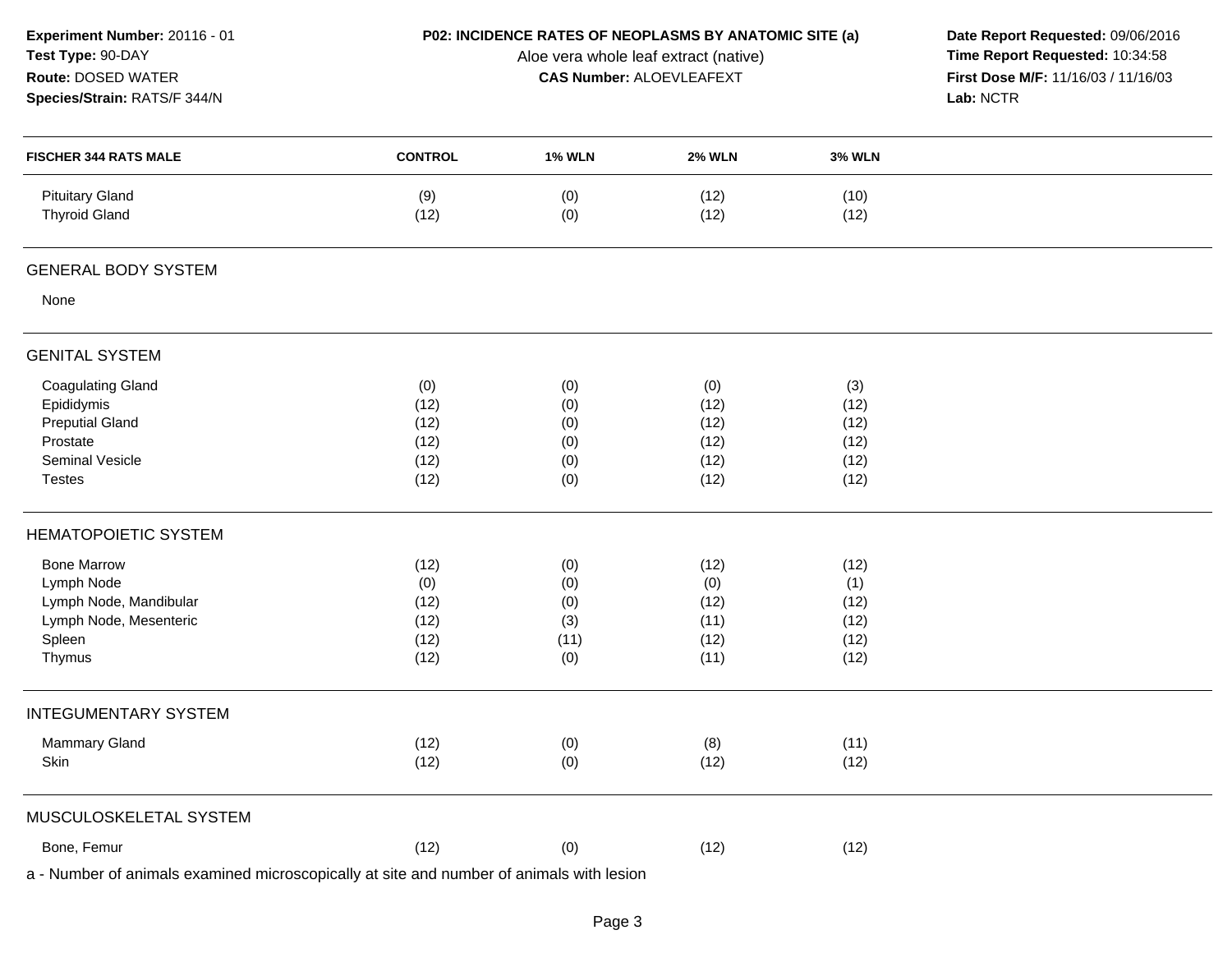**Experiment Number:** 20116 - 01**Test Type:** 90-DAY**Route:** DOSED WATER

# **Species/Strain:** RATS/F 344/N

Aloe vera whole leaf extract (native)<br>**CAS Number:** ALOEVLEAFEXT

**P02: INCIDENCE RATES OF NEOPLASMS BY ANATOMIC SITE (a)** Date Report Requested: 09/06/2016<br>Aloe vera whole leaf extract (native) **Time Report Requested:** 10:34:58 **First Dose M/F:** 11/16/03 / 11/16/03<br>Lab: NCTR **Lab:** NCTR

| <b>FISCHER 344 RATS MALE</b>                              | <b>CONTROL</b>       | <b>1% WLN</b>     | <b>2% WLN</b>        | <b>3% WLN</b>        |  |
|-----------------------------------------------------------|----------------------|-------------------|----------------------|----------------------|--|
|                                                           |                      |                   |                      |                      |  |
| NERVOUS SYSTEM                                            |                      |                   |                      |                      |  |
| Brain, Brain Stem<br>Brain, Cerebellum<br>Brain, Cerebrum | (12)<br>(12)<br>(12) | (0)<br>(0)<br>(0) | (12)<br>(12)<br>(12) | (12)<br>(12)<br>(12) |  |
| <b>RESPIRATORY SYSTEM</b>                                 |                      |                   |                      |                      |  |
| Lung<br>Nose<br>Trachea                                   | (12)<br>(12)<br>(12) | (0)<br>(0)<br>(0) | (12)<br>(12)<br>(12) | (12)<br>(12)<br>(12) |  |
| SPECIAL SENSES SYSTEM                                     |                      |                   |                      |                      |  |
| Eye<br>Harderian Gland                                    | (12)<br>(12)         | (0)<br>(0)        | (12)<br>(12)         | (12)<br>(12)         |  |
| <b>URINARY SYSTEM</b>                                     |                      |                   |                      |                      |  |
| Kidney<br><b>Urinary Bladder</b>                          | (12)<br>(12)         | (11)<br>(0)       | (12)<br>(12)         | (12)<br>(12)         |  |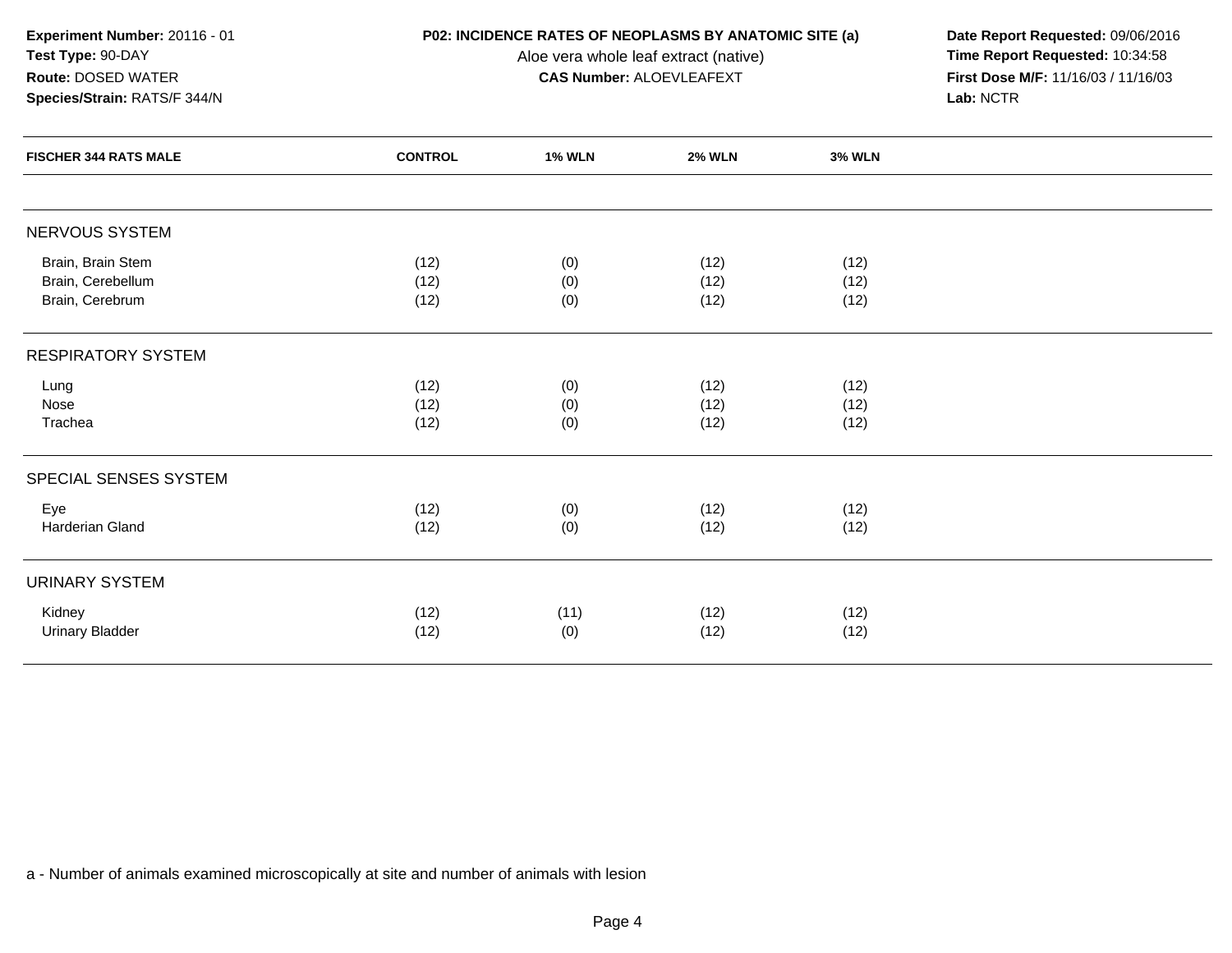Aloe vera whole leaf extract (native)<br>**CAS Number:** ALOEVLEAFEXT

**P02: INCIDENCE RATES OF NEOPLASMS BY ANATOMIC SITE (a)** Date Report Requested: 09/06/2016<br>Aloe vera whole leaf extract (native) **Time Report Requested:** 10:34:58 **First Dose M/F:** 11/16/03 / 11/16/03<br>Lab: NCTR **Lab:** NCTR

| <b>FISCHER 344 RATS MALE</b>                                                        | <b>CONTROL</b> | <b>1% WLN</b> | <b>2% WLN</b> | <b>3% WLN</b> |
|-------------------------------------------------------------------------------------|----------------|---------------|---------------|---------------|
| <b>Tumor Summary for Males</b>                                                      |                |               |               |               |
| <b>Total Animals with Primary Neoplasms (b)</b><br><b>Total Primary Neoplasms</b>   |                |               |               |               |
| <b>Total Animals with Benign Neoplasms</b><br><b>Total Benign Neoplasms</b>         |                |               |               |               |
| <b>Total Animals with Malignant Neoplasms</b><br><b>Total Malignant Neoplasms</b>   |                |               |               |               |
| <b>Total Animals with Metastatic Neoplasms</b><br><b>Total Metastatic Neoplasms</b> |                |               |               |               |
| <b>Total Animals with Malignant Neoplasms</b><br><b>Uncertain Primary Site</b>      |                |               |               |               |
| <b>Total Animals with Neoplasms Uncertain-</b><br><b>Benign or Malignant</b>        |                |               |               |               |
| <b>Total Uncertain Neoplasms</b>                                                    |                |               |               |               |

\*\*\* END OF MALE \*\*\*

a - Number of animals examined microscopically at site and number of animals with lesion

b - Primary tumors: all tumors except metastatic tumors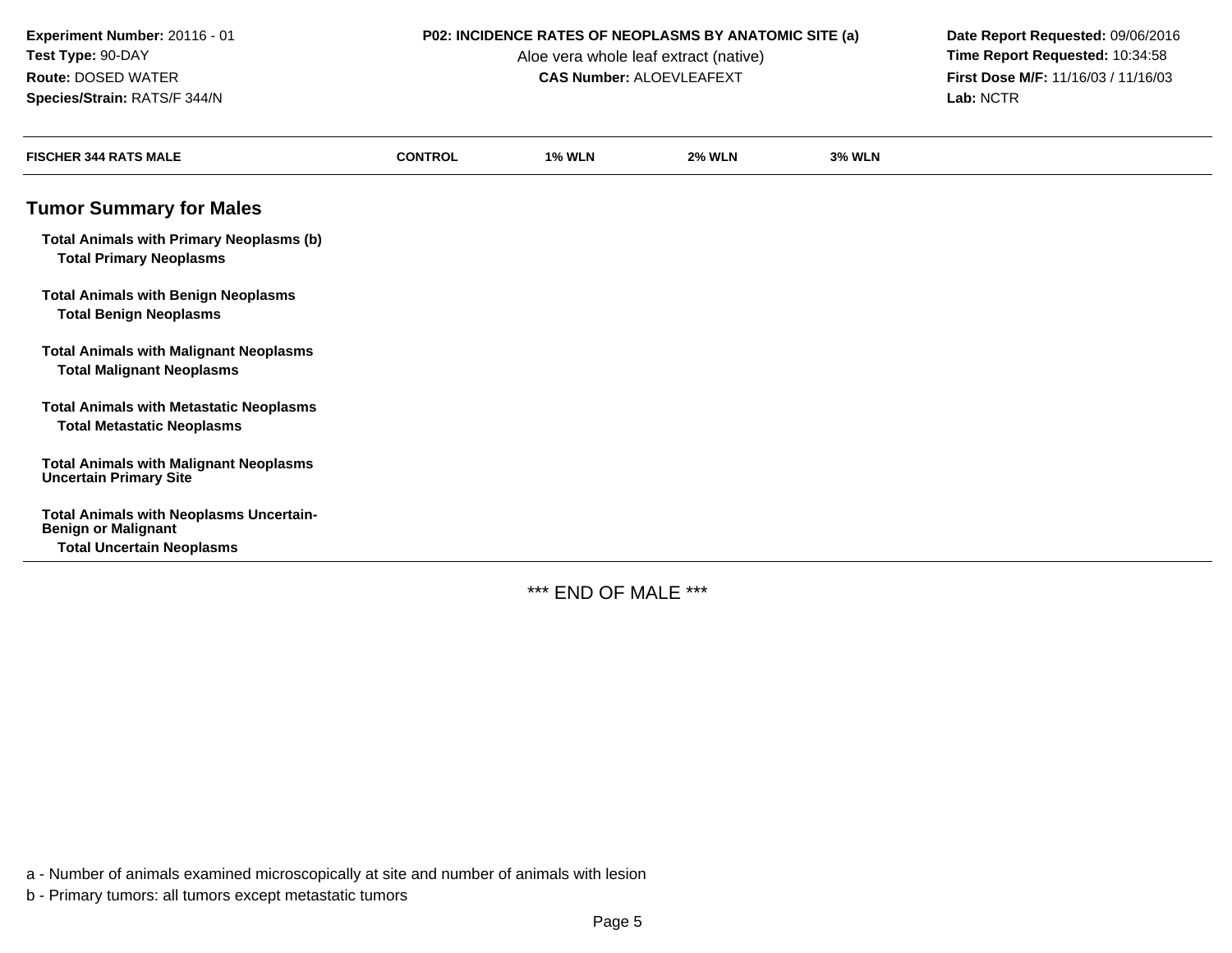**P02: INCIDENCE RATES OF NEOPLASMS BY ANATOMIC SITE (a)** Date Report Requested: 09/06/2016<br>Aloe vera whole leaf extract (native) **Time Report Requested:** 10:34:58 Aloe vera whole leaf extract (native) **Time Report Requested:** 10:34:58<br>**CAS Number:** ALOEVLEAFEXT **The Report Requested:** 11/16/03 / 11/16/03 **CAS Number:** ALOEVLEAFEXT **First Dose Microsoft CAS Number:** ALOEVLEAFEXT **Lab:** NCTR

| <b>FISCHER 344 RATS FEMALE</b>                           | <b>CONTROL</b> | <b>1% WLN</b> | <b>2% WLN</b> | <b>3% WLN</b>  |  |
|----------------------------------------------------------|----------------|---------------|---------------|----------------|--|
| <b>Disposition Summary</b>                               |                |               |               |                |  |
| <b>Animals Initially In Study</b><br><b>Early Deaths</b> | 12             | 12            | 12            | 12             |  |
| <b>Moribund Sacrifice</b>                                |                |               | 4             | $\overline{7}$ |  |
| <b>Natural Death</b>                                     |                |               |               | $\mathbf{1}$   |  |
| <b>Survivors</b>                                         |                |               |               |                |  |
| <b>Terminal Sacrifice</b>                                | 12             | 12            | 8             | 4              |  |
| <b>Animals Examined Microscopically</b>                  | 12             | 12            | 12            | 11             |  |
| <b>ALIMENTARY SYSTEM</b>                                 |                |               |               |                |  |
| Esophagus                                                | (12)           | (0)           | (11)          | (11)           |  |
| Intestine Large, Cecum                                   | (12)           | (12)          | (12)          | (11)           |  |
| Intestine Large, Colon                                   | (12)           | (12)          | (12)          | (11)           |  |
| Intestine Large, Rectum                                  | (11)           | (0)           | (12)          | (11)           |  |
| Intestine Small, Duodenum                                | (12)           | (0)           | (12)          | (11)           |  |
| Intestine Small, Ileum                                   | (12)           | (0)           | (12)          | (11)           |  |
| Intestine Small, Jejunum                                 | (12)           | (0)           | (12)          | (11)           |  |
| Liver                                                    | (12)           | (12)          | (12)          | (11)           |  |
| Pancreas                                                 | (12)           | (0)           | (12)          | (11)           |  |
| Salivary Glands                                          | (12)           | (0)           | (12)          | (11)           |  |
| Stomach, Forestomach                                     | (12)           | (0)           | (12)          | (11)           |  |
| Stomach, Glandular                                       | (12)           | (0)           | (12)          | (11)           |  |
| CARDIOVASCULAR SYSTEM                                    |                |               |               |                |  |
| <b>Blood Vessel</b>                                      | (12)           | (0)           | (12)          | (11)           |  |
| Heart                                                    | (12)           | (0)           | (12)          | (11)           |  |
| <b>ENDOCRINE SYSTEM</b>                                  |                |               |               |                |  |
| <b>Adrenal Cortex</b>                                    | (12)           | (0)           | (12)          | (11)           |  |
| Adrenal Medulla                                          | (12)           | (0)           | (12)          | (10)           |  |
| Islets, Pancreatic                                       | (12)           | (0)           | (12)          | (11)           |  |
|                                                          |                |               |               |                |  |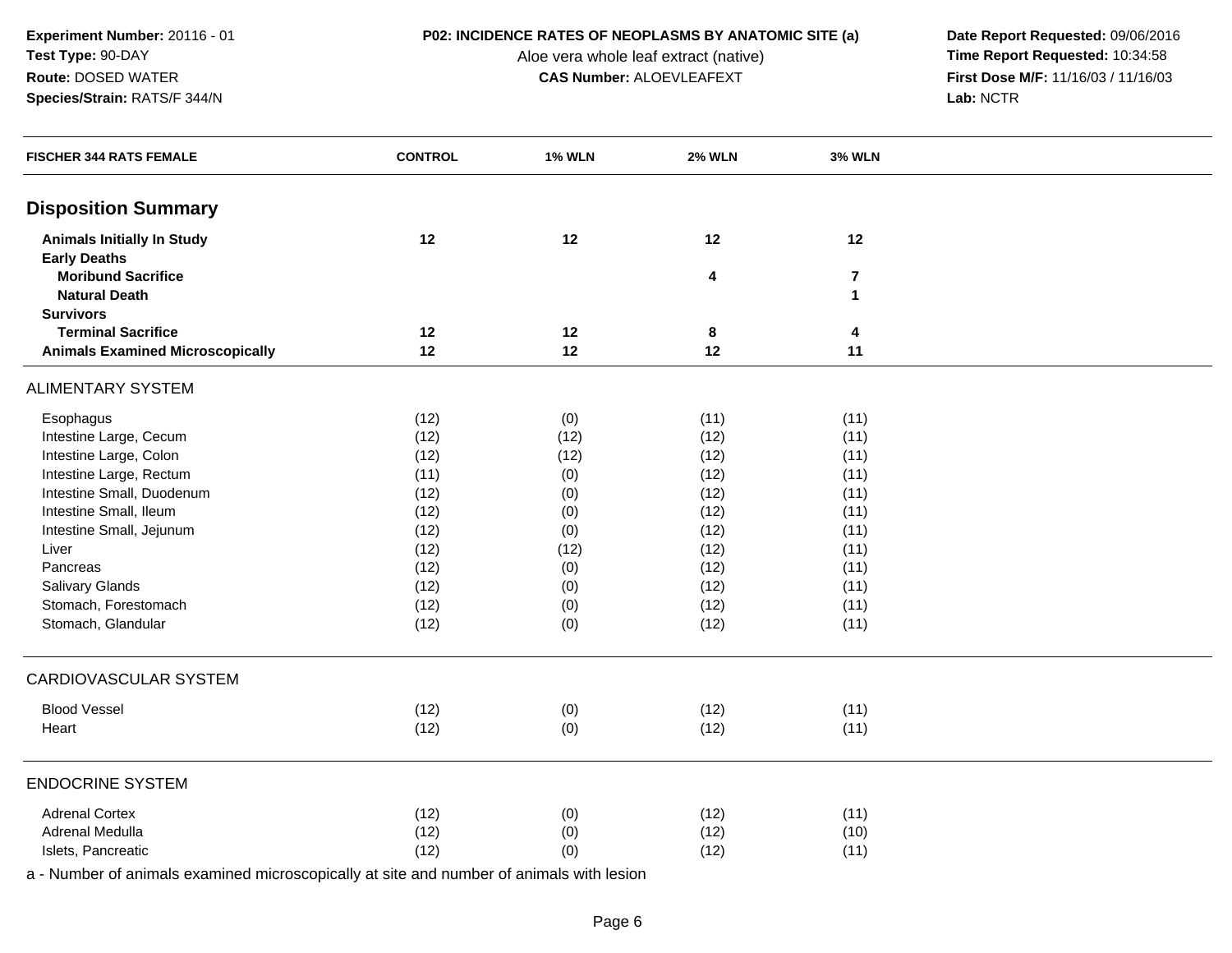| Experiment Number: 20116 - 01<br>Test Type: 90-DAY |                | P02: INCIDENCE RATES OF NEOPLASMS BY ANATOMIC SITE (a)<br>Date Report Requested: 09/06/2016<br>Time Report Requested: 10:34:58<br>Aloe vera whole leaf extract (native) |                                     |               |           |  |
|----------------------------------------------------|----------------|-------------------------------------------------------------------------------------------------------------------------------------------------------------------------|-------------------------------------|---------------|-----------|--|
| Route: DOSED WATER                                 |                | <b>CAS Number: ALOEVLEAFEXT</b>                                                                                                                                         | First Dose M/F: 11/16/03 / 11/16/03 |               |           |  |
| Species/Strain: RATS/F 344/N                       |                |                                                                                                                                                                         |                                     |               | Lab: NCTR |  |
| <b>FISCHER 344 RATS FEMALE</b>                     | <b>CONTROL</b> | <b>1% WLN</b>                                                                                                                                                           | <b>2% WLN</b>                       | <b>3% WLN</b> |           |  |
| Parathyroid Gland                                  | (11)           | (0)                                                                                                                                                                     | (10)                                | (11)          |           |  |
| <b>Pituitary Gland</b>                             | (12)           | (0)                                                                                                                                                                     | (11)                                | (10)          |           |  |
| <b>Thyroid Gland</b>                               | (12)           | (0)                                                                                                                                                                     | (11)                                | (11)          |           |  |
| <b>GENERAL BODY SYSTEM</b>                         |                |                                                                                                                                                                         |                                     |               |           |  |
| None                                               |                |                                                                                                                                                                         |                                     |               |           |  |
| <b>GENITAL SYSTEM</b>                              |                |                                                                                                                                                                         |                                     |               |           |  |
| <b>Clitoral Gland</b>                              | (12)           | (0)                                                                                                                                                                     | (12)                                | (11)          |           |  |
| Ovary                                              | (12)           | (0)                                                                                                                                                                     | (12)                                | (11)          |           |  |
| Uterus                                             | (12)           | (2)                                                                                                                                                                     | (12)                                | (11)          |           |  |
| Vagina                                             | (0)            | (0)                                                                                                                                                                     | (0)                                 | (1)           |           |  |
| <b>HEMATOPOIETIC SYSTEM</b>                        |                |                                                                                                                                                                         |                                     |               |           |  |
| <b>Bone Marrow</b>                                 | (12)           | (0)                                                                                                                                                                     | (12)                                | (11)          |           |  |
| Lymph Node                                         | (0)            | (0)                                                                                                                                                                     | (1)                                 | (0)           |           |  |
| Lymph Node, Mandibular                             | (12)           | (0)                                                                                                                                                                     | (12)                                | (11)          |           |  |
| Lymph Node, Mesenteric                             | (12)           | (4)                                                                                                                                                                     | (12)                                | (10)          |           |  |
| Spleen                                             | (12)           | (12)                                                                                                                                                                    | (12)                                | (11)          |           |  |
| Thymus                                             | (12)           | (0)                                                                                                                                                                     | (12)                                | (10)          |           |  |
| <b>INTEGUMENTARY SYSTEM</b>                        |                |                                                                                                                                                                         |                                     |               |           |  |
| Mammary Gland                                      | (12)           | (0)                                                                                                                                                                     | (12)                                | (8)           |           |  |
| Skin                                               | (12)           | (0)                                                                                                                                                                     | (12)                                | (11)          |           |  |
| MUSCULOSKELETAL SYSTEM                             |                |                                                                                                                                                                         |                                     |               |           |  |
| Bone, Femur                                        | (12)           | (0)                                                                                                                                                                     | (12)                                | (11)          |           |  |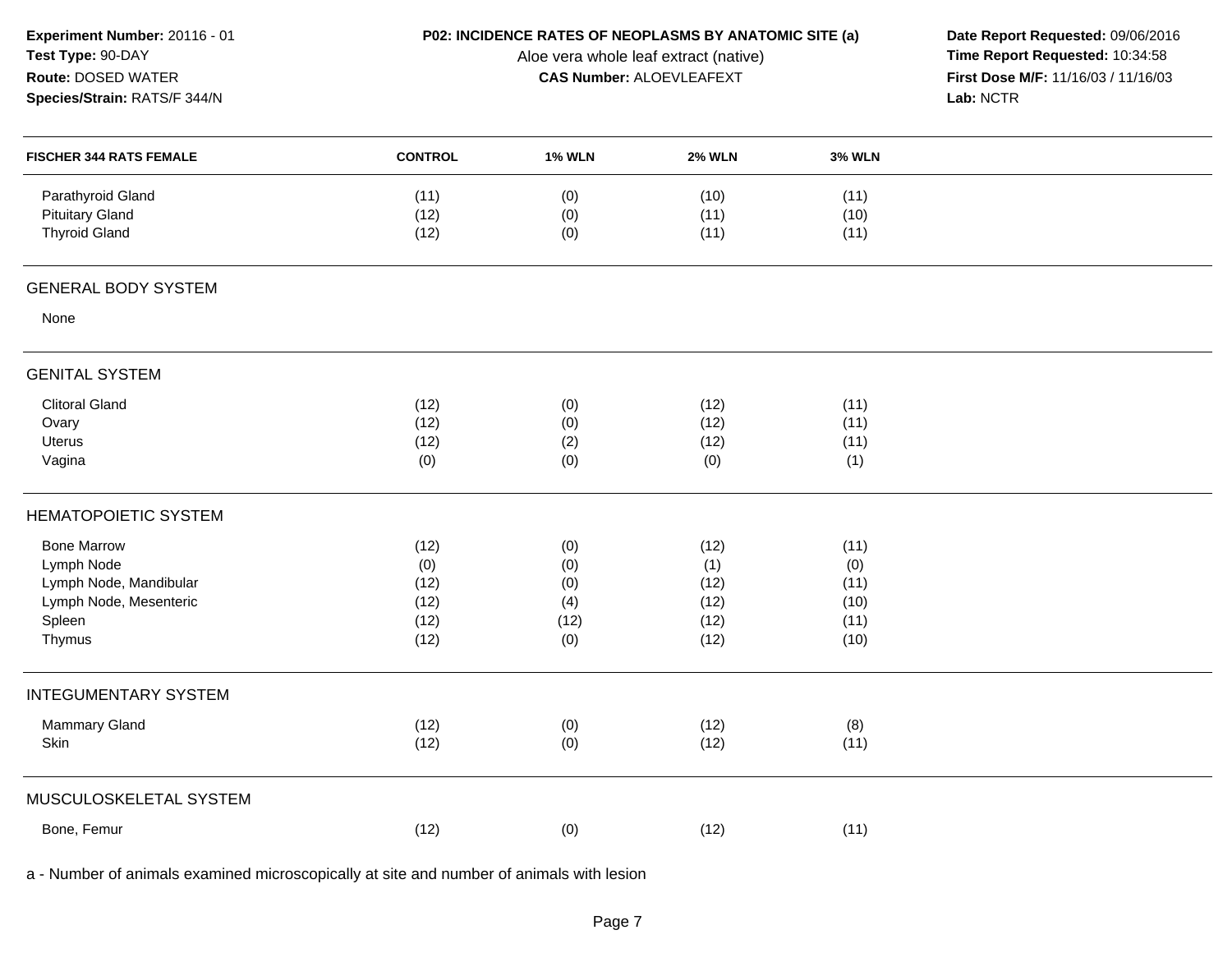**Experiment Number:** 20116 - 01**Test Type:** 90-DAY**Route:** DOSED WATER

**Species/Strain:** RATS/F 344/N

Aloe vera whole leaf extract (native)<br>**CAS Number:** ALOEVLEAFEXT

**P02: INCIDENCE RATES OF NEOPLASMS BY ANATOMIC SITE (a)** Date Report Requested: 09/06/2016<br>Aloe vera whole leaf extract (native) **Time Report Requested:** 10:34:58 **First Dose M/F:** 11/16/03 / 11/16/03<br>Lab: NCTR **Lab:** NCTR

| <b>FISCHER 344 RATS FEMALE</b>                            | <b>CONTROL</b>       | <b>1% WLN</b>     | <b>2% WLN</b>        | <b>3% WLN</b>        |
|-----------------------------------------------------------|----------------------|-------------------|----------------------|----------------------|
|                                                           |                      |                   |                      |                      |
| NERVOUS SYSTEM                                            |                      |                   |                      |                      |
| Brain, Brain Stem<br>Brain, Cerebellum<br>Brain, Cerebrum | (12)<br>(12)<br>(12) | (0)<br>(0)<br>(0) | (12)<br>(12)<br>(12) | (11)<br>(11)<br>(11) |
| <b>RESPIRATORY SYSTEM</b>                                 |                      |                   |                      |                      |
| Lung<br>Nose<br>Trachea                                   | (12)<br>(12)<br>(12) | (0)<br>(0)<br>(0) | (12)<br>(12)<br>(11) | (11)<br>(11)<br>(11) |
| SPECIAL SENSES SYSTEM                                     |                      |                   |                      |                      |
| Eye<br>Harderian Gland                                    | (12)<br>(12)         | (0)<br>(0)        | (12)<br>(12)         | (11)<br>(11)         |
| <b>URINARY SYSTEM</b>                                     |                      |                   |                      |                      |
| Kidney<br><b>Urinary Bladder</b>                          | (12)<br>(12)         | (12)<br>(0)       | (12)<br>(12)         | (11)<br>(11)         |